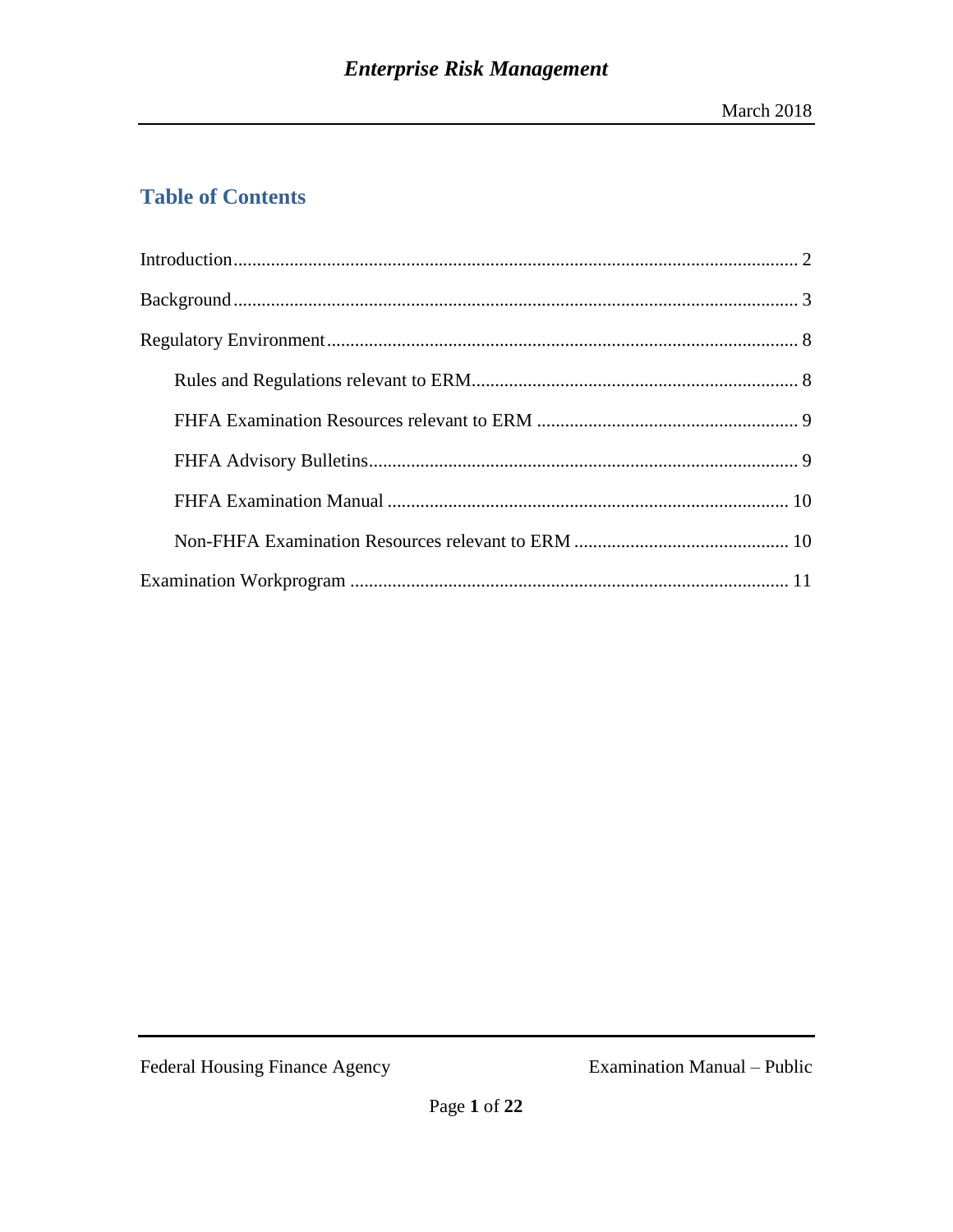# <span id="page-1-0"></span>**Introduction**

This Federal Housing Finance Agency (FHFA) module for *Enterprise Risk Management* (ERM) is designed as a resource and reference for all FHFA examiners. The module contains fundamental information and procedures intended for the examination of the Federal National Mortgage Association (Fannie Mae), the Federal Home Loan Mortgage Corporation (Freddie Mac), the Federal Home Loan Banks (FHLBanks), and the FHLBanks' Office of Finance (OF). References to the regulated entities<sup>1</sup> in this module also apply to the OF (unless otherwise noted). Collectively, these institutions will be referred to as the "regulated entities" and individually as a "regulated entity." Fannie Mae and Freddie Mac may also be referred to collectively as the "Enterprises" or individually as an "Enterprise." The module contains a workprogram with a broad range of worksteps within five categories, and examiners should identify and perform those worksteps most relevant to reach conclusions given the scope of the examination.

Managing risk across a regulated entity is an essential element of its overall risk governance. An institution-wide risk management approach considers the extent to which risks overlap or are interrelated. It also encompasses all on- and off-balance sheet risks at entity-wide, portfolio, and business-line levels. The primary objectives of an ERM program are to identify, measure, monitor, and report on the individual and aggregate levels of risks and the trends of risk exposures in relation to an institution's established risk limits and risk appetite. An ERM program includes policies and procedures to carry out risk management objectives across the entire institution.

The Committee of Sponsoring Organizations of the Treadway Commission asserts that an institution that integrates sound risk management practices throughout the entity can realize benefits including but not limited to:

- Identifying and managing risk institution-wide to sustain and improve performance;
- Reducing performance variability by anticipating risks that could affect performance and taking actions to minimize disruption and maximize opportunity;

Federal Housing Finance Agency Examination Manual – Public

 $\overline{a}$ 

<sup>&</sup>lt;sup>1</sup> The OF is not a "regulated entity" as the term is defined at 12 USC 4502(12). However, for convenience, references to the "regulated entities" in this module should be read to apply also to the OF.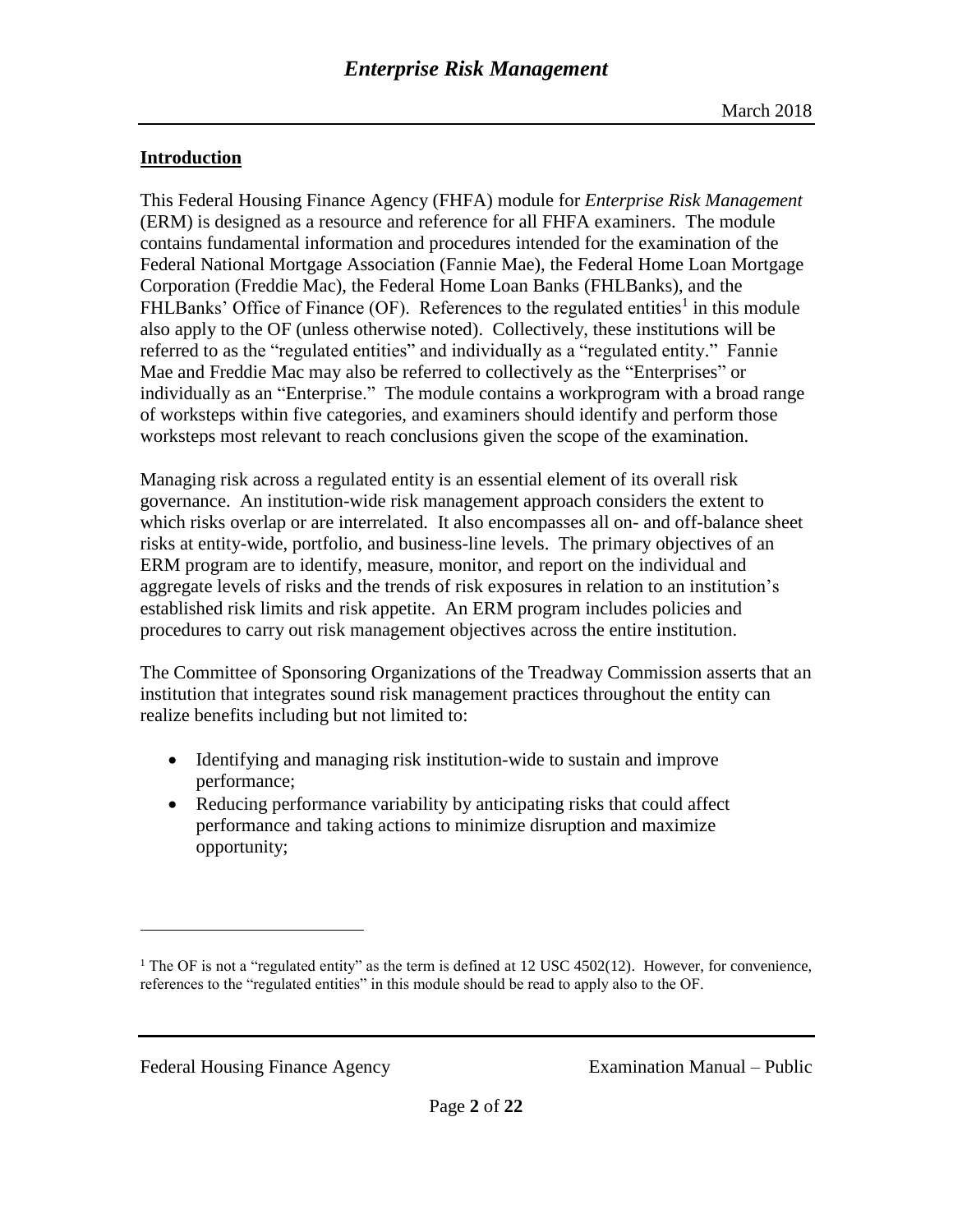- Increasing positive outcomes and reducing negative surprises and costs by improving an institution's ability to identify risk and establish appropriate responses;
- Enhancing institutional resilience by anticipating and responding to change, not only to survive but to evolve and thrive;
- Increasing the range of opportunities by considering both positive and negative aspects of risk to identify new opportunities and unique challenges with current opportunities; and
- Improving resource deployment by obtaining robust information on risk to assess overall resource needs.

## <span id="page-2-0"></span>**Background**

FHFA's regulation, *Responsibilities of Boards of Directors, Corporate Practices, and Corporate Governance Matters* 12 CFR Section 1239.11 (Rule), requires each regulated entity to have in effect at all times an ERM program that incorporates the regulated entity's risk appetite, aligns the risk appetite with the regulated entity's strategies and objectives, addresses the regulated entity's exposure to credit risk, market risk, liquidity risk, business risk, and operational risk, and complies with the requirements of the Rule and with all other applicable FHFA regulations and policies.

The Rule also requires that the board of directors approve the ERM program that establishes the regulated entity's risk appetite. The risk appetite describes the aggregate level and types of risk the board of directors and management are willing to assume to achieve the regulated entity's strategic objectives and business plan, consistent with applicable capital, liquidity, and other regulatory requirements. Not all risks pose the same potential harm – whether financial, reputational, or operational – to a regulated entity. Therefore, the board of directors or board risk committee should consider the regulated entity's risk capacity during its review of the regulated entity's risk appetite.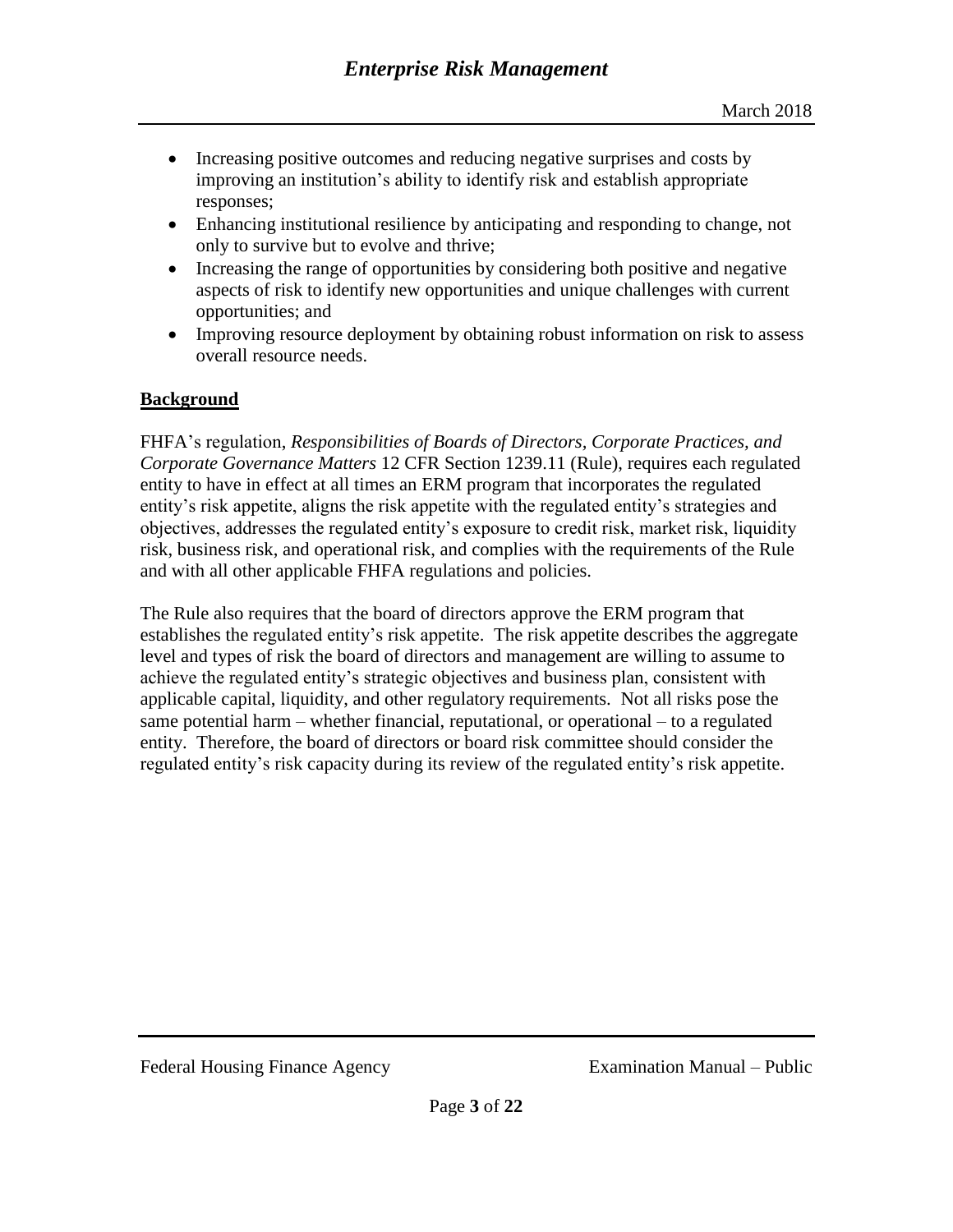

As illustrated below, the risk appetite is established, then communicated throughout the regulated entity, monitored, reviewed periodically, and revised as needed.

As required by the Rule, the ERM program must include: appropriate risk limits for business lines; policies and procedures relating to risk management governance; risk oversight infrastructure; processes and systems for identifying and reporting current and emerging risks; and provisions for monitoring compliance with risk limits and policies relating to risk management governance, risk oversight, and effective and timely implementation of corrective action. Further, the ERM program must:

- Include provisions specifying management's authority and independence to carry out risk management responsibilities; and
- Integrate risk management with management's goals and compensation structure.

Risk limits and metrics must be consistent with the activities and objectives of business units and functional areas. Ideally, risk limits are expressed so they can be:

- Consistent with the capital, liquidity, or other risk metrics used to define objectives;
- Applied to strategic and operational objectives; and
- Implemented by business lines through policies and procedures across the institution.

Risk limits may be expressed through outcome measures of key objectives. For example, as part of interest rate risk management, a regulated entity might set a daily target of zero for its balance sheet duration gap, but accept outcomes of  $+/-$  two months. Given this risk limit, a duration gap in excess of +/- two months would be reported as a breach. Resolution of breaches or mitigation of emerging risks should be addressed through documented action plans for specific risks and groups of risks.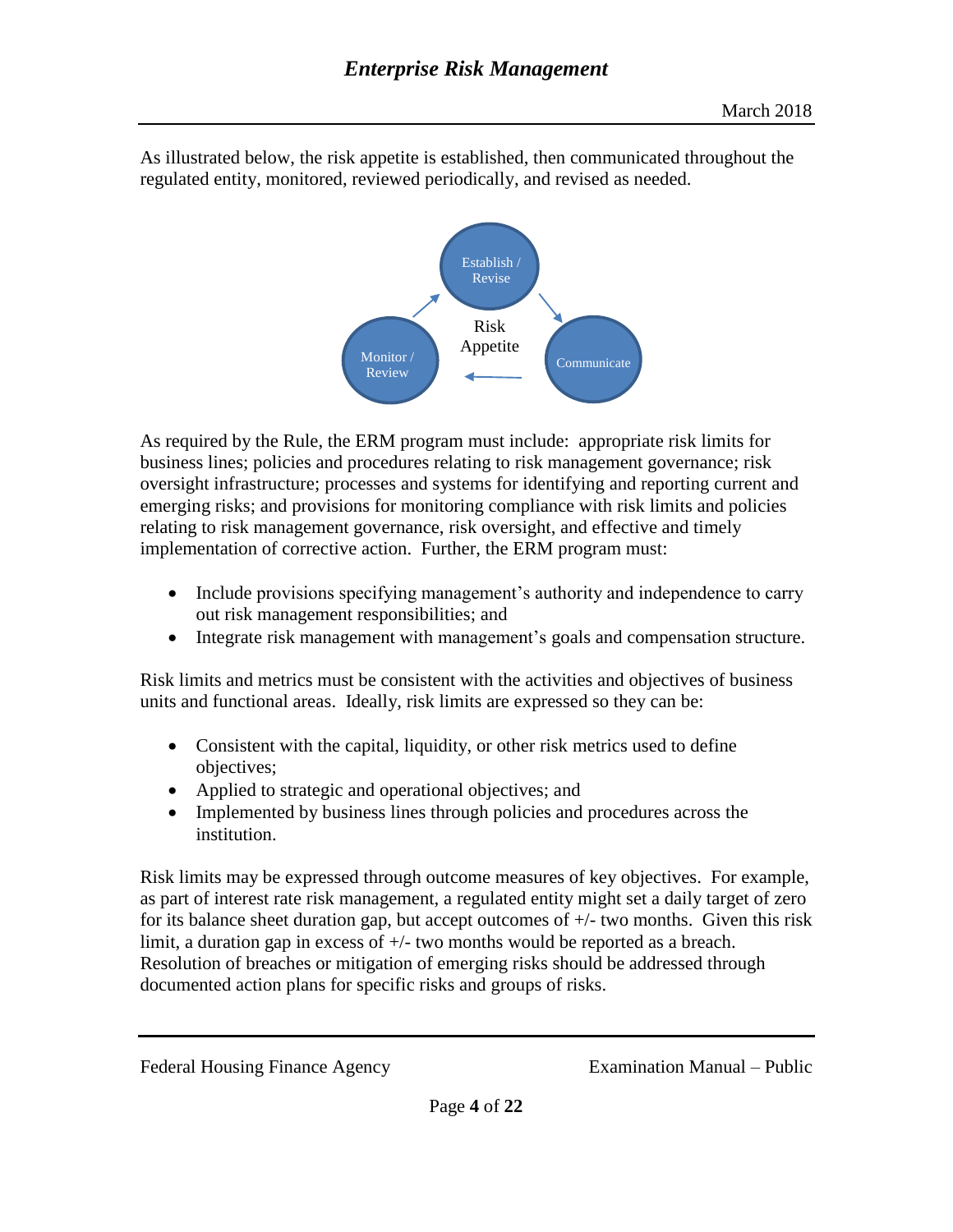In an ERM program, each business unit or functional area is considered the owner of its risks. Accordingly, each should have policies and processes in place to ensure adherence to all applicable risk limits and risk management governance requirements. These policies and processes should allow the business unit or functional area to appropriately identify, assess, document, and report current and emerging risks. For risk-taking business units, the processes should include formal risk-based self-assessments with common terminology and consistent time horizons used across the regulated entity. In addition, business units and functional areas should analyze any breaches of risk limits or exceptions to risk management governance requirements and identify the root cause(s) of any such breaches or exceptions.

The Rule does not require a particular structure for the ERM function. Staff performing the ERM function should possess sufficient qualifications and experience to fulfill their roles. A regulated entity may carry out the ERM function with: staff in a dedicated ERM unit; staff embedded within business units (but reporting outside the business unit); or staff in both a dedicated unit and embedded within business units. Although staff performing the ERM function often works closely with business unit personnel, they must distinguish between assisting business units with risk analyses and making risk decisions to maintain independence. They should have the expertise to critically review and, when appropriate, challenge business practices that may result in inappropriate risk to the institution.

The Rule does specify the responsibilities of the enterprise risk management function to include:

- Allocating risk limits and monitoring compliance with such limits;
- Establishing appropriate policies and procedures relating to risk management governance, practices, and risk controls, and developing appropriate processes and systems for identifying and reporting risks, including emerging risks;
- Monitoring the level and trend of risk exposures, including testing risk controls and verifying risk measures; and
- Communicating within the organization relevant risk management issues and/or emerging risks, and ensuring that risk management issues are effectively resolved in a timely manner.

To promote a consistent risk culture across the regulated entity, common language should be used to identify and define current and emerging risks, and risks should be measured and monitored in a uniform manner, from both business unit and enterprise-wide perspectives. The process for assessing key risks at all levels of the institution and across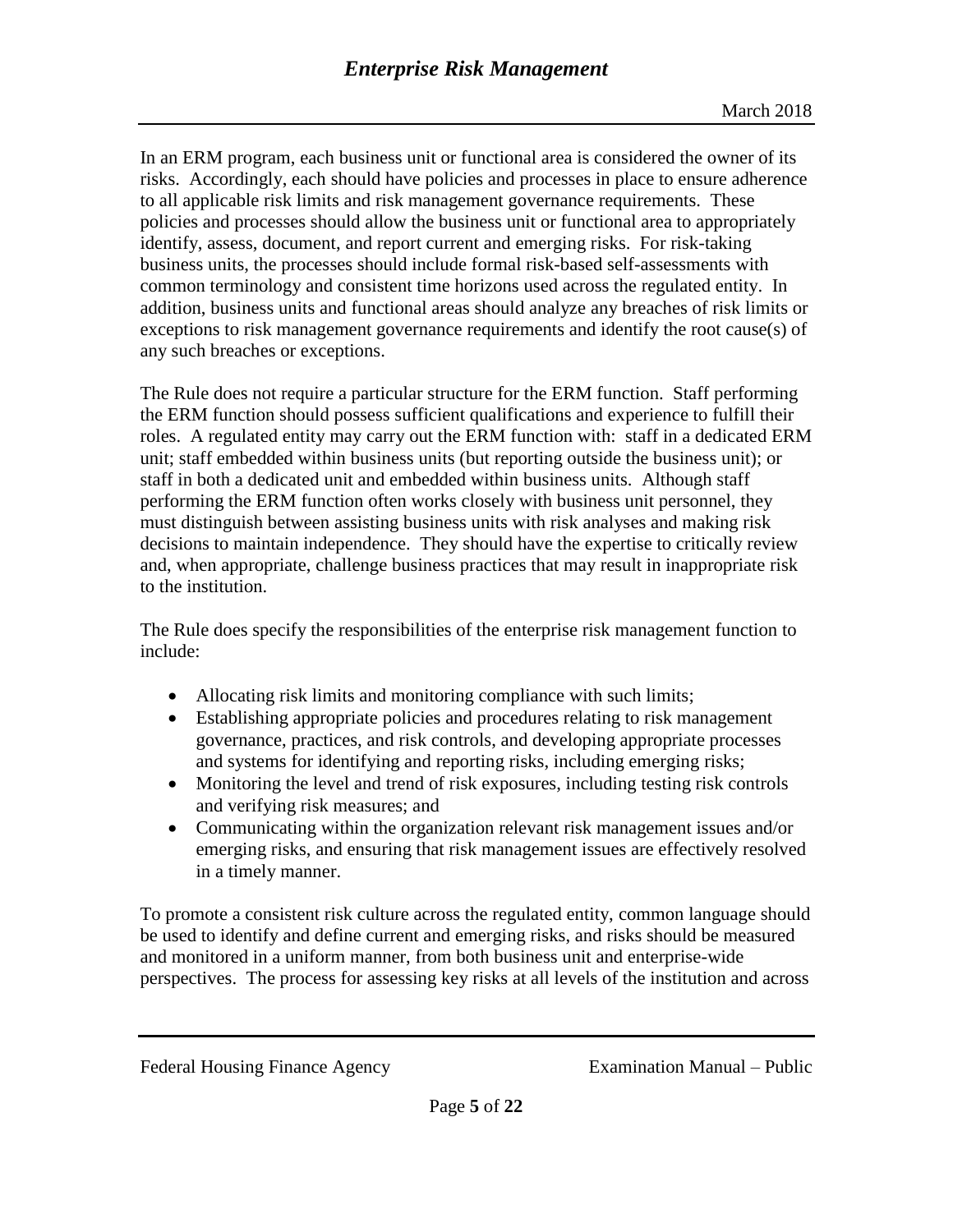all business units or functional areas should be standardized, to the extent possible, and sufficiently responsive to changing conditions affecting the institution's risk profile.

The ERM function should include reporting processes that ensure the ERM staff receives the data required to conduct its risk monitoring responsibilities and document its performance. This performance documentation also allows the ERM function to be independently reviewed.

In addition, the ERM function should have a documented business recovery plan which is reviewed regularly. Stress tests should also be conducted to assess the reasonableness of key assumptions in the recovery plan. If modeling is used as part of other risk identification and assessment processes, the ERM staff should also confirm the reasonableness of those key assumptions. In addition, ERM staff should solicit feedback regarding the business unit's perception of the effectiveness of the risk management activities.

In a "three lines of defense" structure, the risk management staff with responsibilities for oversight and effective challenge to the risk-taking units and functional areas is frequently described as the "second line of defense." The risk-taking business units that are accountable for identifying and addressing risks in their businesses and for operating a sound control environment are the "first line" of defense; internal audit, which is independent of both the business units and the ERM function, may also test and evaluate the risk governance structure, risk management activities, and the internal control processes as the "third line" of defense.

The head of the ERM function is the chief risk officer (CRO), according to the Rule. The CRO implements and maintains appropriate ERM practices for the regulated entity, and reports directly to the board's risk committee and to the chief executive officer (CEO). The CRO should have stature and risk management expertise that is commensurate with the regulated entity's capital structure, risk appetite, complexity, activities, size, and other appropriate risk-related factors. The CRO's performance evaluation and compensation should be structured to provide for an objective and independent assessment of the risks taken by the regulated entity.

The CRO must report regularly to the board risk committee and the CEO. Per the Rule, the CRO's reports must address: significant risk exposures and related controls, changes to the risk profile, risk management strategies, results of risk management assessments or reviews, and emerging risks. The CRO must also report regularly on the regulated entity's compliance with, and the adequacy of current risk management policies and procedures, and recommend any adjustments to such policies and procedures that the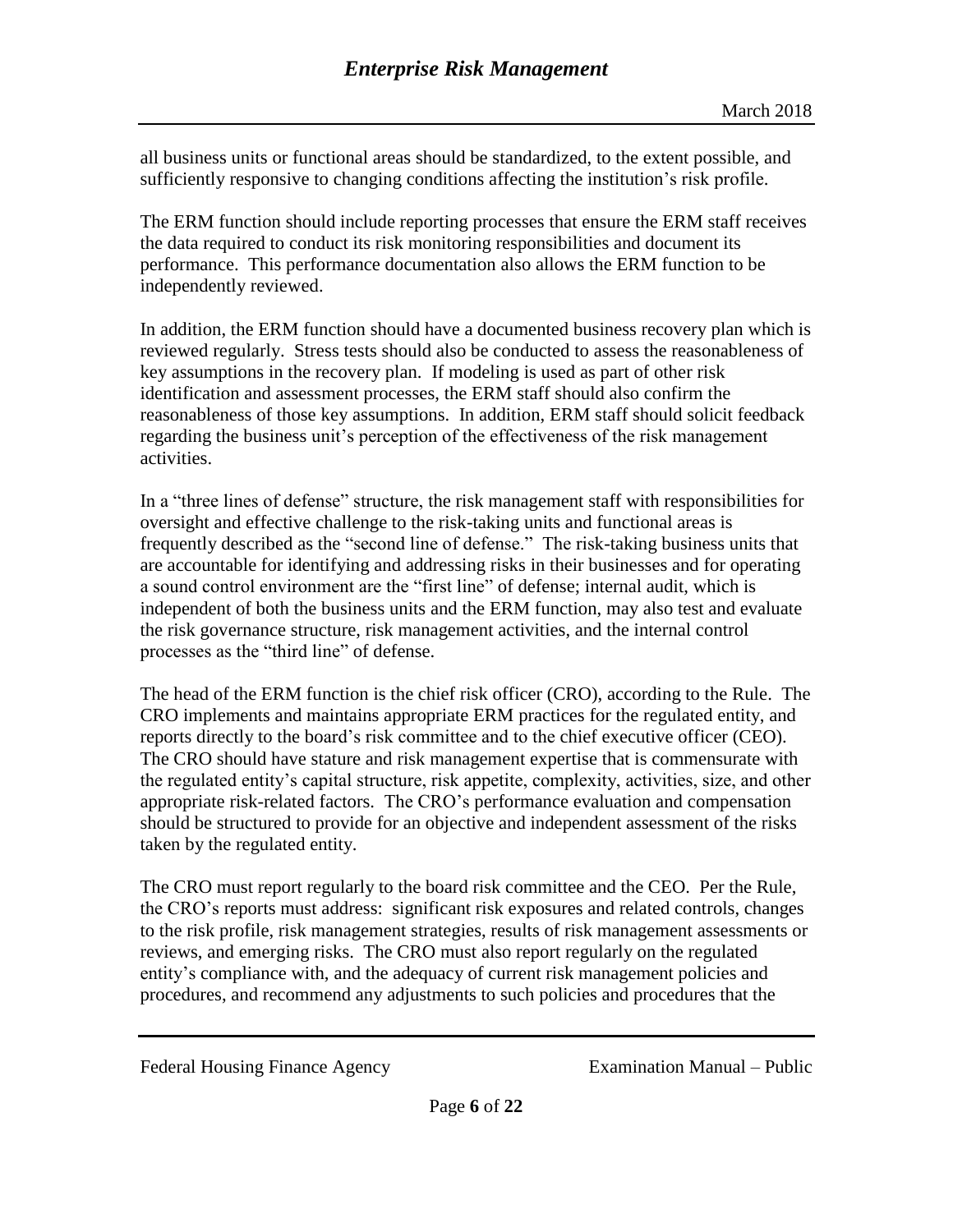CRO considers necessary or appropriate. These reports might include, for example, information about: concentration risk, correlation of risks, or aggregate risk relative to the risk appetite and the comprehensiveness of business unit risk assessments. CRO reports may also address:

- The magnitude, frequency, and recurrence of any breaches of risk limits;
- Recommendations made in response to any breaches of risk limits;
- Any failures of business units to adhere to the policies and procedures within the ERM program;
- Management's responses to, and the consequences of any such failures; and
- The results of stress tests under a range of possible scenarios and assumptions.

CRO reports should also contain information on the level and trend of the regulated entity's risk exposures. The CRO should have the ability to meet with the board or board risk committee without the CEO or other management present to allow for open dialogue.

## **Applicability of this Module to the Office of Finance (OF)**

Examiners should apply this module when examining the OF, notwithstanding that the risk management requirements of the Rule apply directly only to the regulated entities. Applying risk principles to the OF is consistent with FHFA's oversight authority regarding the OF, as well as with other provisions of the applicable statutes and regulations.

The term "regulated entity" is defined by statute at 12 USC 4502(20), to include only Fannie Mae, Freddie Mac, and the FHLBanks. Although the OF is not a regulated entity, the Safety and Soundness Act separately gives the FHFA Director general regulatory authority over the OF, including the broad power to "to ensure that the purposes of the Safety and Soundness Act, the Federal Home Loan Bank Act, and any other applicable law are carried out" (*Establishment of the Federal Housing Finance Agency* (12 USC  $4511(b)(2)$ ). The FHFA Director also has the statutory duty to ensure that each regulated entity operates in a safe and sound manner (*Duties and authorities of the Director* (12 USC 4513(a)(1)(B)(i))).

The OF's principal activity is to issue and service the consolidated debt obligations that finance the FHLBanks' business activities. The OF functions as the gateway between the FHLBanks and global capital markets, a role that is fundamental to the operations of the FHLBanks. If the OF does not prudently manage the risks associated with those operations, its failure to do so could adversely affect the safety and soundness of the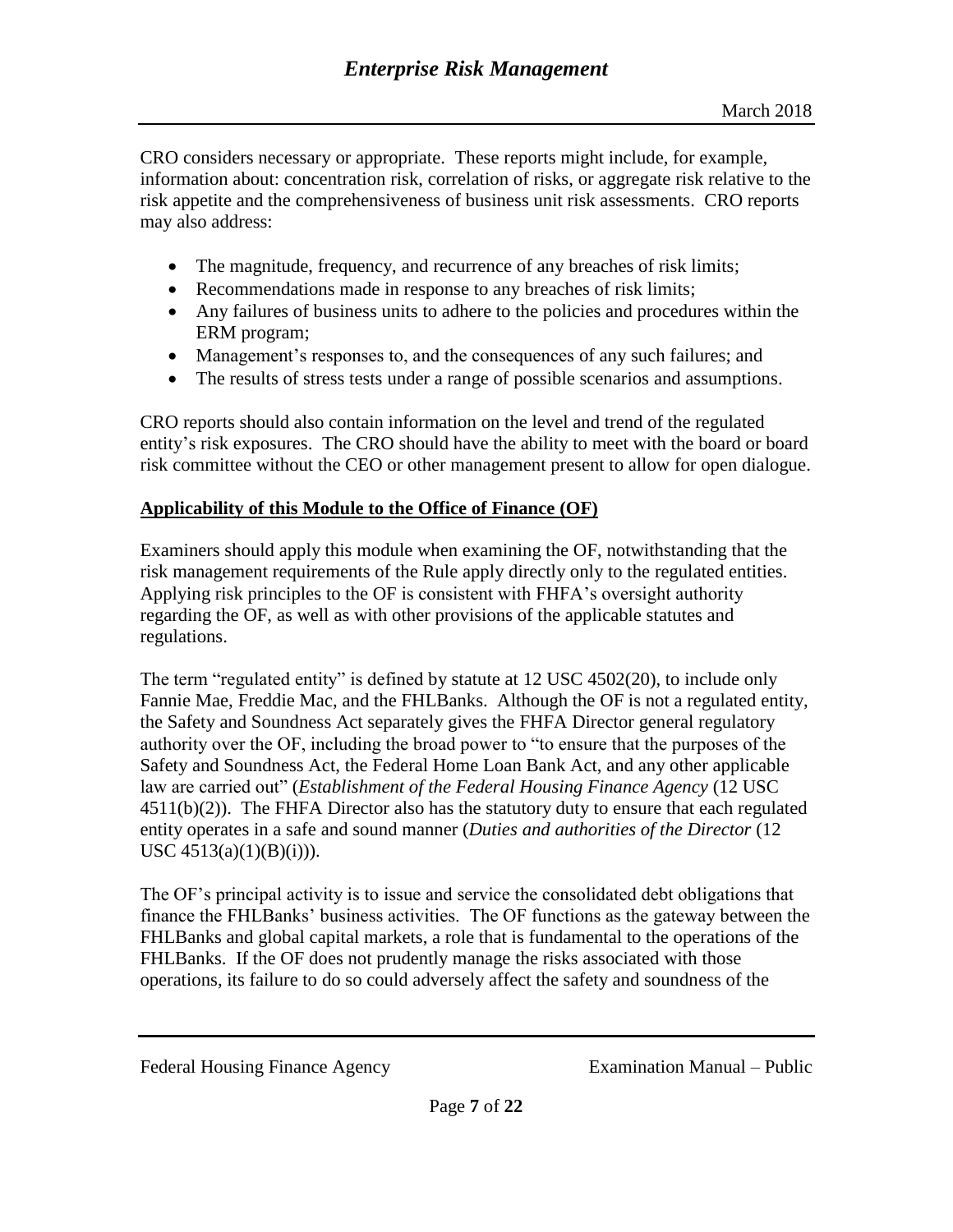FHLBanks and their ability to carry out their statutory mission. Accordingly, FHFA examines the OF's operations, including its risk management practices, pursuant to its general regulatory authority over the OF, as well through its authority to ensure that the FHLBanks remain able to operate in a safe and sound manner, which includes having efficient and reliable access to the capital markets.

Including the OF is consistent with other provisions of the Safety and Soundness Act, one of which includes the OF within the definition of an "entity-affiliated party" (12 USC 4502(11)). The effect of that definition is to authorize FHFA to initiate administrative enforcement actions, such as a cease-and-desist action, against the OF, if necessary to address any unsafe or unsound practices relating to the business of the OF (*Cease-anddesist proceedings* (12 USC 4631(a)(1))). That would include the authority to initiate such an action if the Director believed that the OF's risk management practices were deficient. In addition, the regulations under which the OF operates require that the OF board of directors establish policies that, among other things, require that the consolidated obligations be issued efficiently and at the lowest all-in cost, consistent with "prudent risk management practices" (*Office of Finance* 12 CFR 1273.6(d)(4)). FHFA's general regulatory authority over the OF also allows FHFA to examine the risk management practices related to the issuance of the consolidated obligations to ensure compliance with this regulation.

# <span id="page-7-0"></span>**Regulatory Environment**

The primary regulations, supervisory guidance, and other resources applicable to the regulated entities' ERM activities are listed below. Other resources that may be helpful to examiners are also listed.

## <span id="page-7-1"></span>Rules and Regulations relevant to ERM

- FHFA, Responsibilities of Boards of Directors, Corporate Practices, and Corporate Governance Matters (12 CFR Part 1239)
- FHFA, Prudential Management and Operations Standards, Standard 1: Internal Controls and Information Systems (Appendix to 12 CFR Part 1236)
- FHFA, Prudential Management and Operations Standards, Standard 2: Independence and Adequacy of Internal Audit Systems (Appendix to 12 CFR Part 1236)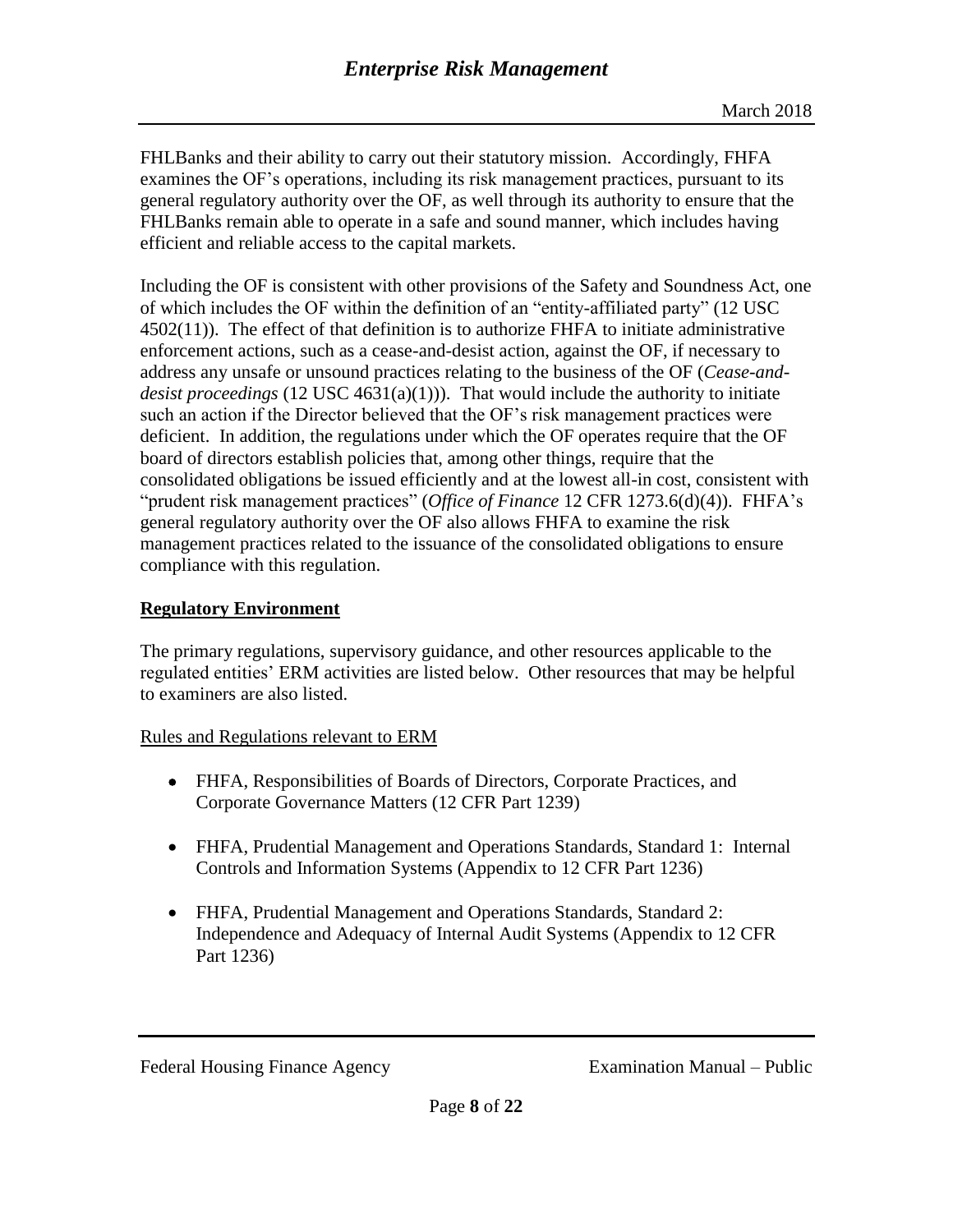- FHFA, Prudential Management and Operations Standards, Standard 3: Management of Market Risk Exposure (Appendix to 12 CFR Part 1236)
- FHFA, Prudential Management and Operations Standards, Standard 4: Management of Market Risk – Measurement Systems, Risk Limits, Stress Testing, and Monitoring and Reporting (Appendix to 12 CFR Part 1236)
- FHFA, Prudential Management and Operations Standards, Standard 5: Adequacy and Maintenance of Liquidity and Reserves (Appendix to 12 CFR Part 1236)
- FHFA, Prudential Management and Operations Standards, Standard 6: Management of Asset and Investment Portfolio Growth (Appendix to 12 CFR Part 1236)
- FHFA, Prudential Management and Operations Standards, Standard 7: Investments and Acquisitions of Assets (Appendix to 12 CFR Part 1236)
- FHFA, Prudential Management and Operations Standards, Standard 8: Overall Risk Management Processes (Appendix to 12 CFR Part 1236)
- FHFA, Prudential Management and Operations Standards, Standard 9: Management of Credit and Counterparty Risk (Appendix to 12 CFR Part 1236)

## <span id="page-8-1"></span><span id="page-8-0"></span>FHFA Examination Resources relevant to ERM

## FHFA Advisory Bulletins

- AB-2017-02: Information Security Risk Management (09/28/17)
- AB-2017-01: Classifications of Adverse Examination Findings (03/13/17)
- AB-2016-05: Internal Audit Governance and Function (10/07/16)
- AB-2015-07: Fraud Risk Management (09/29/15)
- AB-2014-02: Operational Risk Management (02/18/14)
- AB-2013-07: Model Risk Management Guidance (11/20/13)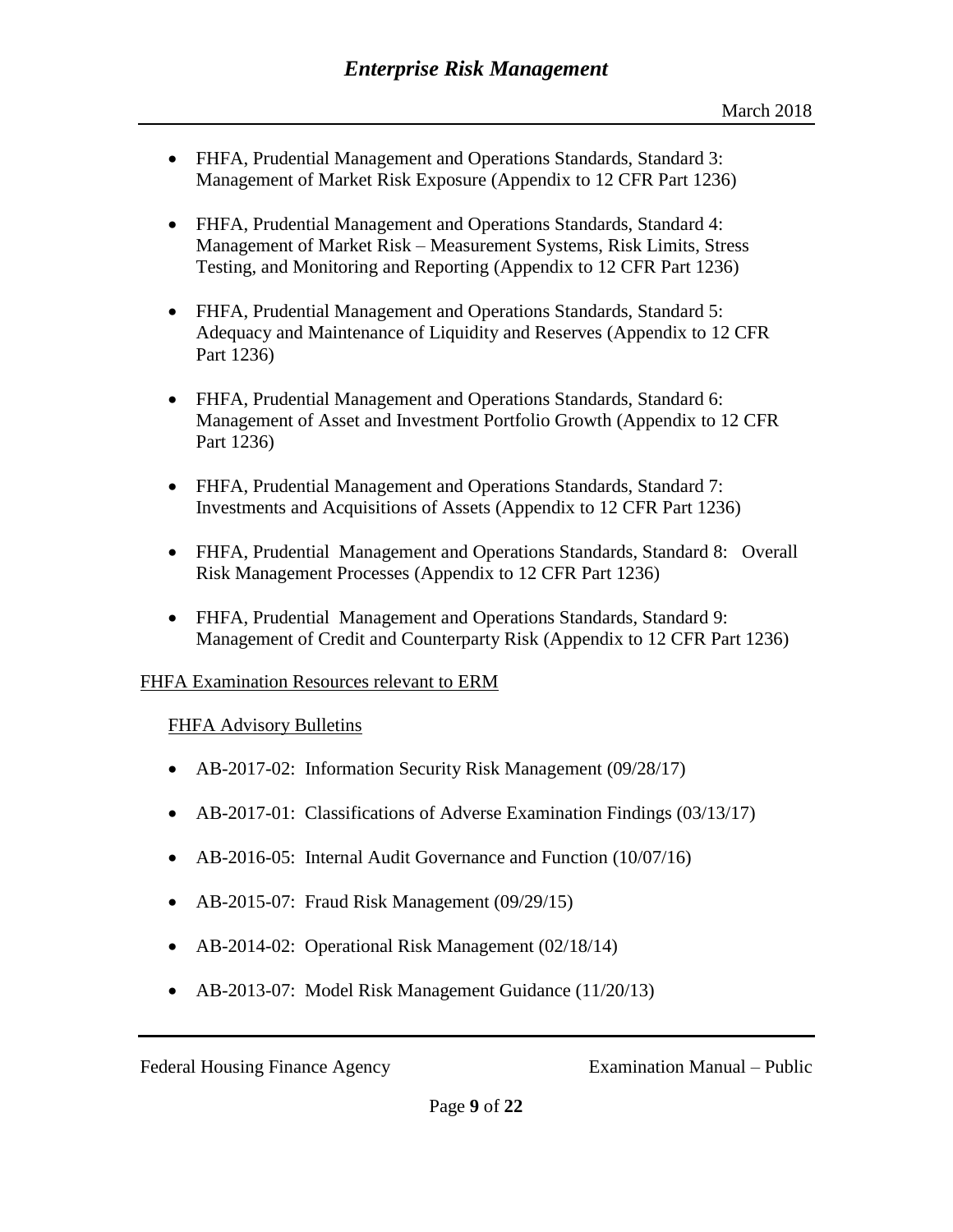- AB-2013-01: Contingency Planning for High-Risk or High-Volume Counterparties (04/01/13)
- AB-2005-05: Risk Management Oversight (05/18/05)

#### <span id="page-9-0"></span>FHFA Examination Manual

- Board of Directors and Senior Management (07/13)
- Strategic Planning (03/13)

#### <span id="page-9-1"></span>Non-FHFA Examination Resources relevant to ERM

- Bank for International Settlements, Basel Committee on Banking Supervision (Basel Committee): Principles for effective risk data aggregation and risk reporting (2013)
- Financial Stability Board, Senior Supervisors Group: Risk Management Lessons from the Global Banking Crisis of 2008 (2009)
- Committee of Sponsoring Organizations of the Treadway Commission (COSO): Enterprise Risk Management – Integrating with Strategy and Performance (2017)
- <span id="page-9-2"></span>• Office of the Comptroller of the Currency, Guidelines Establishing Heightened Standards for Certain Large Insured National Banks, Insured Federal Savings Associations, and Insured Federal Branches; Integration of Regulations (12 CFR Parts 30, 168, and 170)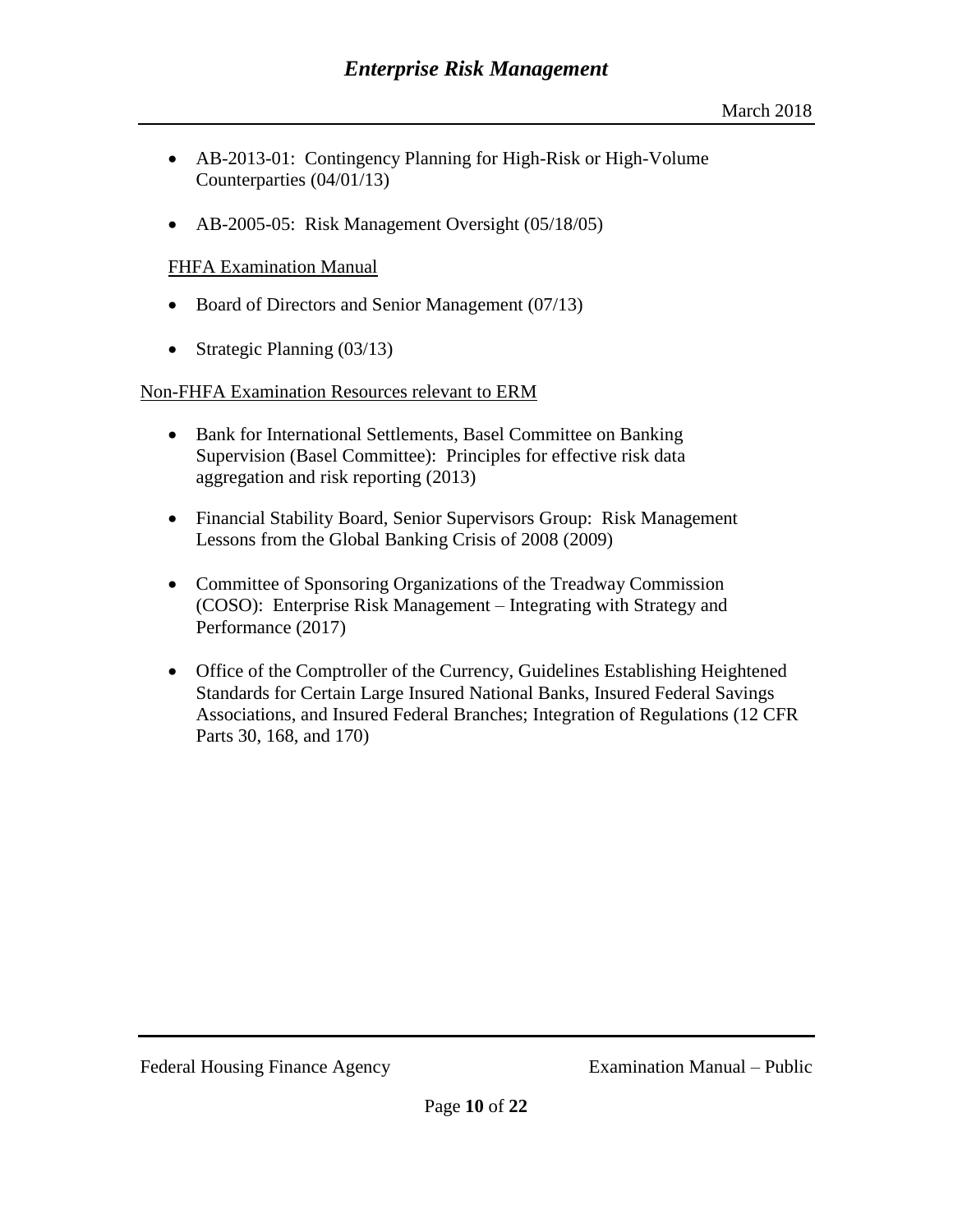# **Examination Workprogram**

The workprogram for the examination of *Enterprise Risk Management* is detailed below. Examiners are expected to develop procedures that satisfy the specific objectives of the examination activity. The procedures should support the examination work program and, when executed, provide sufficient evidence to support a conclusion regarding the objective. Examiners should not exclusively rely upon representations made by management or work performed by other internal or external parties to support conclusions regarding an examination objective.

Examination procedures should include testing designed to confirm that policies, procedures, controls, or models operate as intended. This may be achieved through transaction testing or other testing methods. In limited circumstances, examiners may determine that testing cannot be reasonably conducted. Examples of such circumstances include cases where there is insufficient data, a program or product is too new to test, or when testing cannot be scaled to a manageable level. In these instances, examiners are expected to document in the examination procedures, with the examination manager's approval, the rationale for not conducting testing.

An examiner may leverage testing performed by internal and external parties, such as internal or external audit functions, if (i) the testing used to support the examiner's conclusions is clearly applicable in the scope of the examination activity, and (ii) the examiner has assessed the methodology and results of any testing that is used to support the examiner's conclusions.

NOTE: *Text in italics referenced in a work step represents illustrative guidance that serves as suggestions for specific inquiry.*

## **1. Scope of Examination Work Performed**

- 1) Review workpapers from the most recent examination when the scope included a review of ERM.
- 2) Assess the status or review the remediation progress based on management's commitments of any outstanding examination findings (*e.g.*, Matters Requiring Attention, Violations or Recommendations) pertaining to ERM.
- 3) Review internal audit or quality assurance reports for outstanding issues relating to ERM.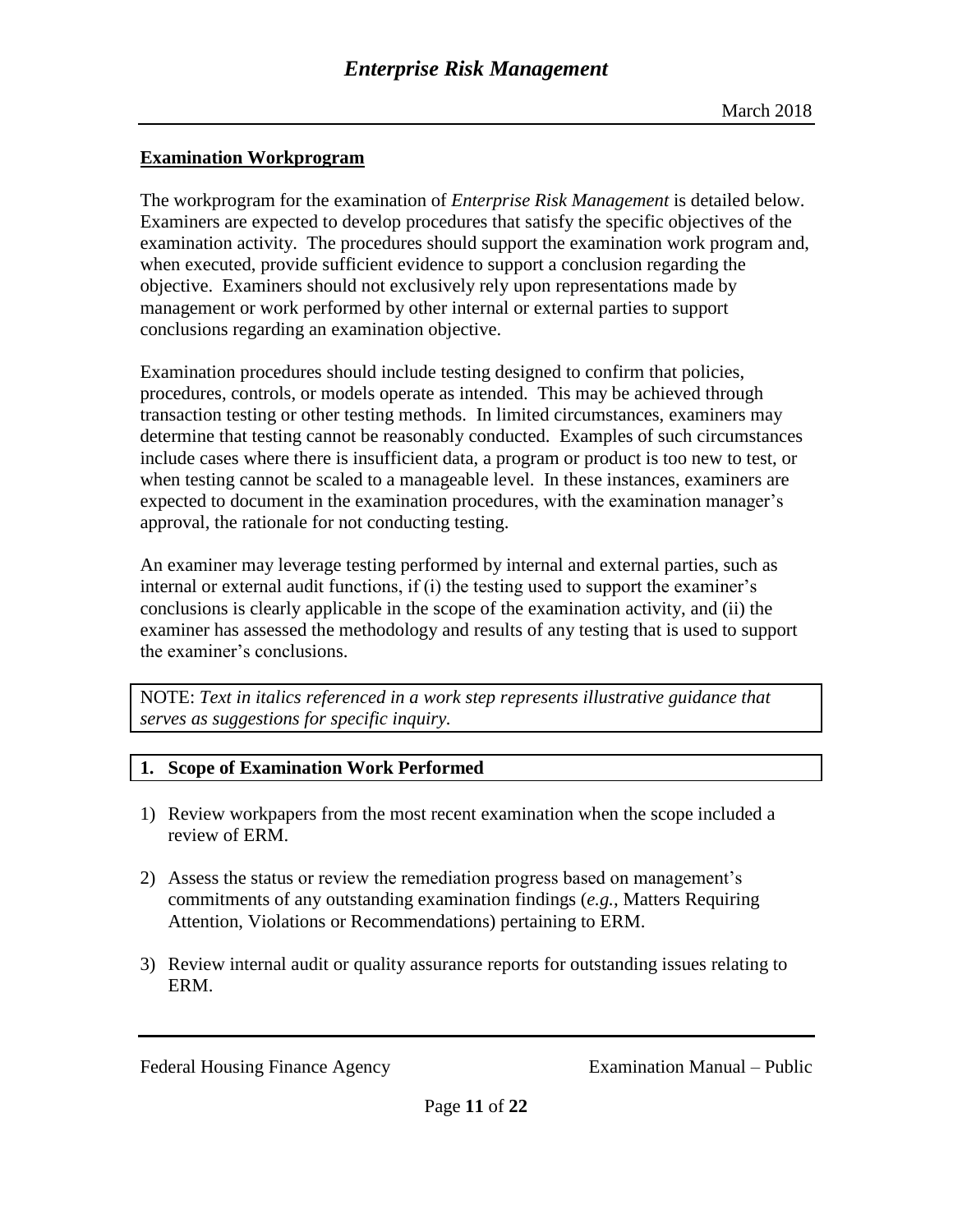- 4) Review [for and address] any applicable portions of FHFA issued Advisory Bulletins or other examination guidance.
- 5) For Enterprise examinations, access the DOC Status Tracking and Reporting (DOC STAR) system to determine whether decisions (*e.g.*, Directives, Orders) by the Conservator impact the scope of the examination work.
- 6) Review minutes of meetings of the board of directors and relevant board and senior management risk and compliance management committees for the previous twelve months for any issues regarding ERM.
- 7) Evaluate the adequacy of the scope and testing completed or validated by ERM staff and determine the status of corrective actions for findings. *(Does ERM staff evaluate risks across the business units, including aggregate and concentration risks?)*

Summarize the work performed in the *Enterprise Risk Management* workprogram. To the extent there were modifications to the originally planned scope based on concerns identified during the examination, document those changes and the reasons for such changes.

## **2. Description of Risks**

Examiners should develop an understanding of the ERM program at the regulated entity. This information may be obtained through a review of current and historic regulated entity risk assessments or other risk-related reports.

- 1) In determining the existence of risks related to ERM at the regulated entity, consider possible deficiencies or sources of risk from the following:
	- a) Inappropriate risk appetite statement;
	- b) Inadequate policies and procedures comprising the ERM program;
	- c) Inappropriate risk limits or measures;
	- d) Inadequate reporting systems that fail to identify limit breaches, concentrations, or emerging risks;
	- e) Inadequate breadth of scenarios used in stress testing; and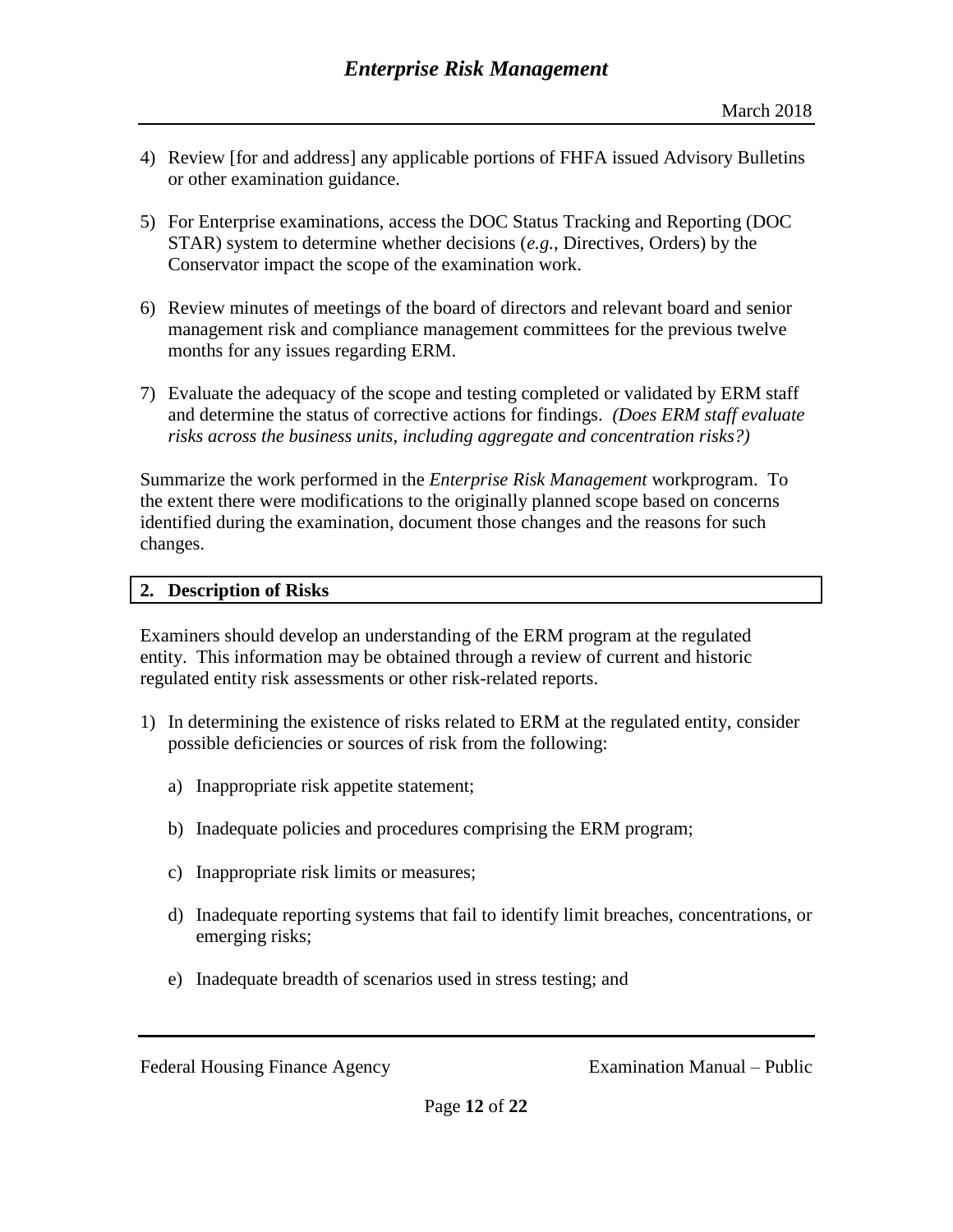- f) Inappropriate delegation of risk monitoring from ERM staff to business unit personnel.
- 2) Determine whether enterprise-wide risks are included and quantified in risk assessments or other risk-related reports and whether trends are identified.

#### **3. Risk Management**

#### *Risk Identification Process*

- 1) Based on work steps performed under **Description of Risks,** consider the adequacy of the regulated entity's risk identification process with respect to ERM and impacted business activities.
- 2) Determine whether the regulated entity has established an appropriate risk culture and ERM program such that business unit senior management has taken appropriate action to identify, assess, and report current, and emerging risks that could affect the achievement of the regulated entity's strategies, goals, and objectives. Consider whether:
	- a) Business units identify risks based on both potential events and the current operating environment;
	- b) Risk-based self-assessments are a formal and ongoing process throughout the institution, and if management across the institution uses common terminology and time horizons; and
	- c) The process for assessing key risks at all levels of the institution and across all businesses is consistent, standardized, and sufficiently responsive (in order to respond to changing conditions).
- 3) Assess the effectiveness of the identification, design, and development of actions that will best address risks and ensure business activities are consistent with the regulated entity's ERM program (*e.g.*, risk avoidance, mitigation, or acceptance). Consider whether:
	- a) Business unit management develops action plans for specific risks and groups of risks;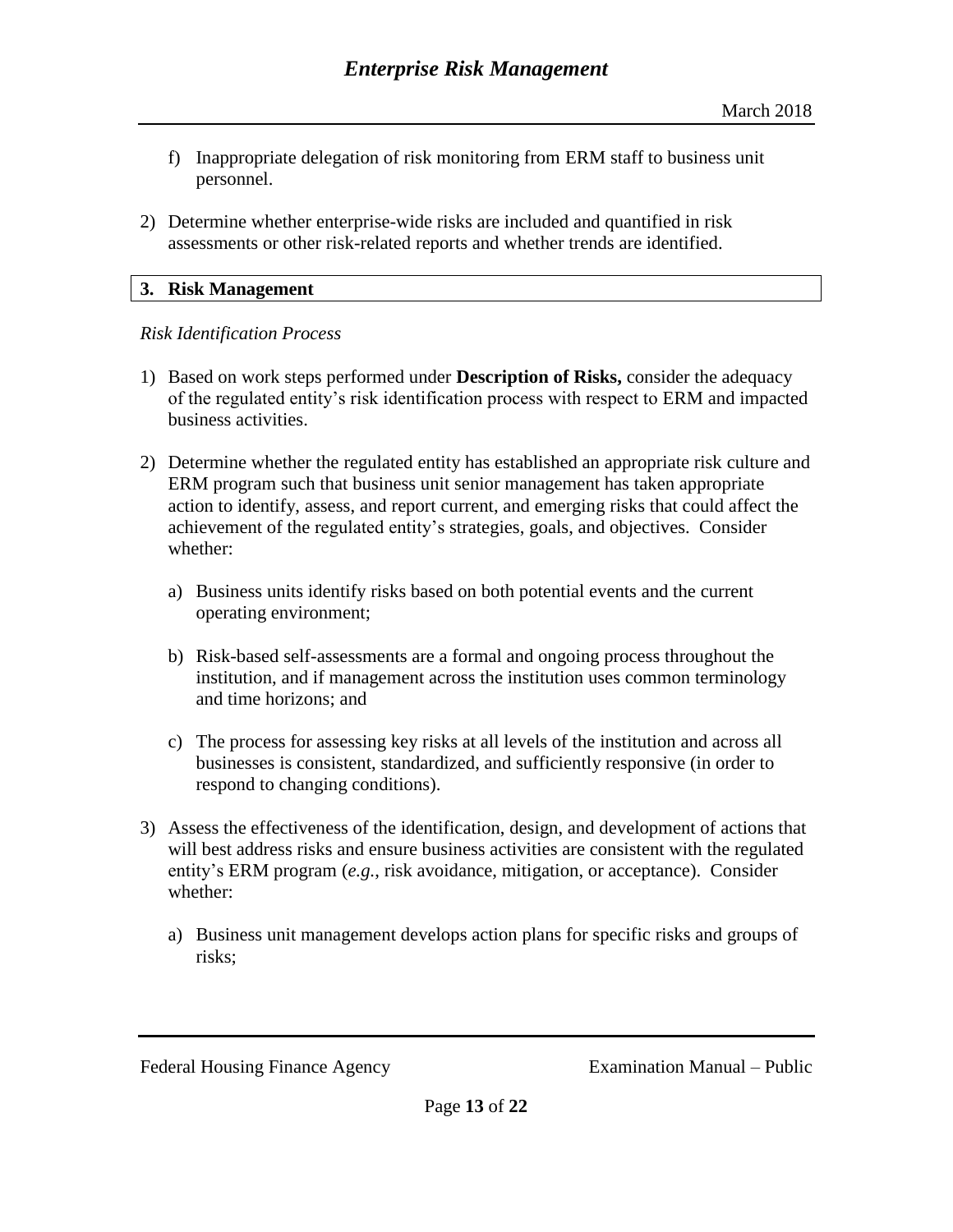- b) Key risk strategies are communicated to and approved by appropriate management levels;
- c) Risks are able to be appropriately measured, monitored, and reported by ERM staff; and
- d) ERM staff verifies data sources utilized by the business units for their risk assessments. *(Are action plans for specific risks documented and appropriate? Has ERM staff documented its verification of data sources?)*
- 4) Review and evaluate the regulated entity's method for aggregating risks to develop a portfolio view of risk across the institution. Consider whether:
	- a) The risk assessment process considers risks from both a business unit and entitywide perspective;
	- b) ERM staff evaluates whether the institution's aggregated risk profile is consistent with the institution's board-approved risk appetite;
	- c) ERM staff performs adequate analyses to be used by the board of directors in assessing the institution's risks; and
	- d) ERM staff considers the correlations among risks when evaluating and monitoring risks and action plans. *(Does ERM staff employ both qualitative and quantitative techniques appropriately? Does ERM staff utilize modeling techniques? If so, are assumptions reasonable and conclusions supported? If risk modeling is performed by business units, does ERM staff approve assumptions and validate the processes?)*
- 5) Evaluate the self-assessment process and how ERM staff uses risk-based selfassessments to assess and implement the ERM program. Consider the following:
	- a) Timing and frequency;
	- b) Consistency of measures and analytical approaches, including terminology and time horizons;
	- c) Evidence of effectiveness; and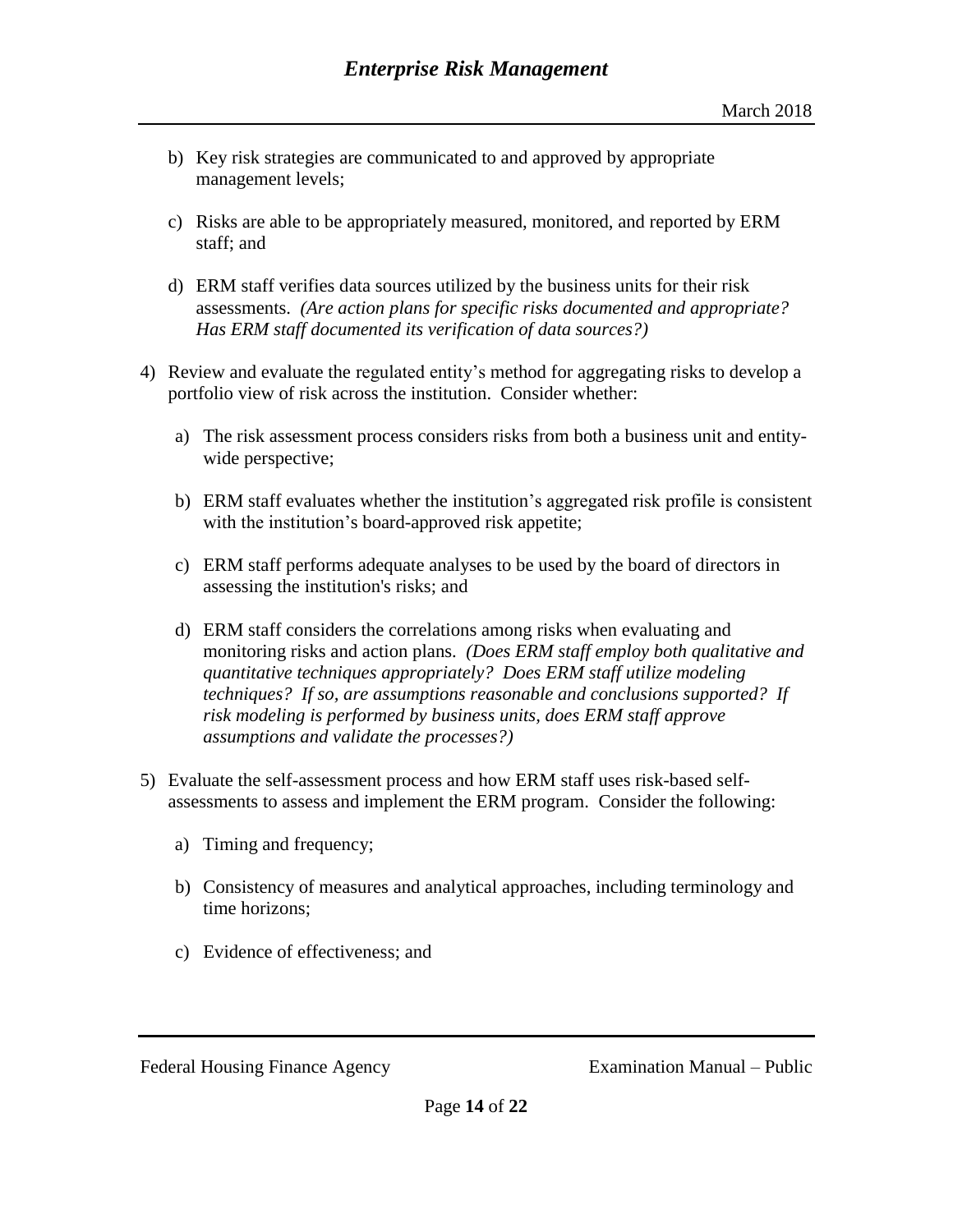- d) Determine if any action was taken as a result of the assessments and the status of any corrective actions. (*If limit breaches occurred, did the self-assessment for that function identify the potential for such a breach?)*
- 6) Verify that new products and services are captured in the risk assessment process and that ERM staff participates in the approval process for new business activities. *(Are ERM staff members included in the new product or services approval process?)*

## *Organizational Structure*

- 1) Review the organizational structure and determine if the CRO reports directly to the board of directors, and/or a risk management committee of the board, and the CEO. Determine whether the CRO has direct access to all levels of management, staff, and the board or board risk committee. *(Does the CRO report directly to the board or board risk management committee? Does the CRO have appropriate access to the board, board committees, and CEO to provide for effective challenge? Is the CRO sufficiently independent of influences from the risk-taking functions? Does the risk management function inappropriately include risk-taking activities?)*
- 2) Identify any ERM staff who also have reporting lines to or from business unit personnel. (*Why is there dual reporting? What steps have been taken to ensure the ERM staff's independence?)*
- 3) Determine and assess the independence of ERM staff who work closely with business line personnel. Consider the following:
	- a) Performance evaluation process; and
	- b) Compensation and/or bonus goals. *(Do business unit managers have input to the performance evaluation or compensation of ERM staff?)*
- 4) Determine how decisions related to the ERM program are made and responsibilities assigned. (*Are decisions related to the ERM program consistent with the formal delegations of authority?*)
	- a) Determine if the board of directors or the board risk management committee requires and receives regular updates on aggregate and key business unit risks *(Do minutes of the risk committee and attachments contain adequate information about aggregate and key risks?*);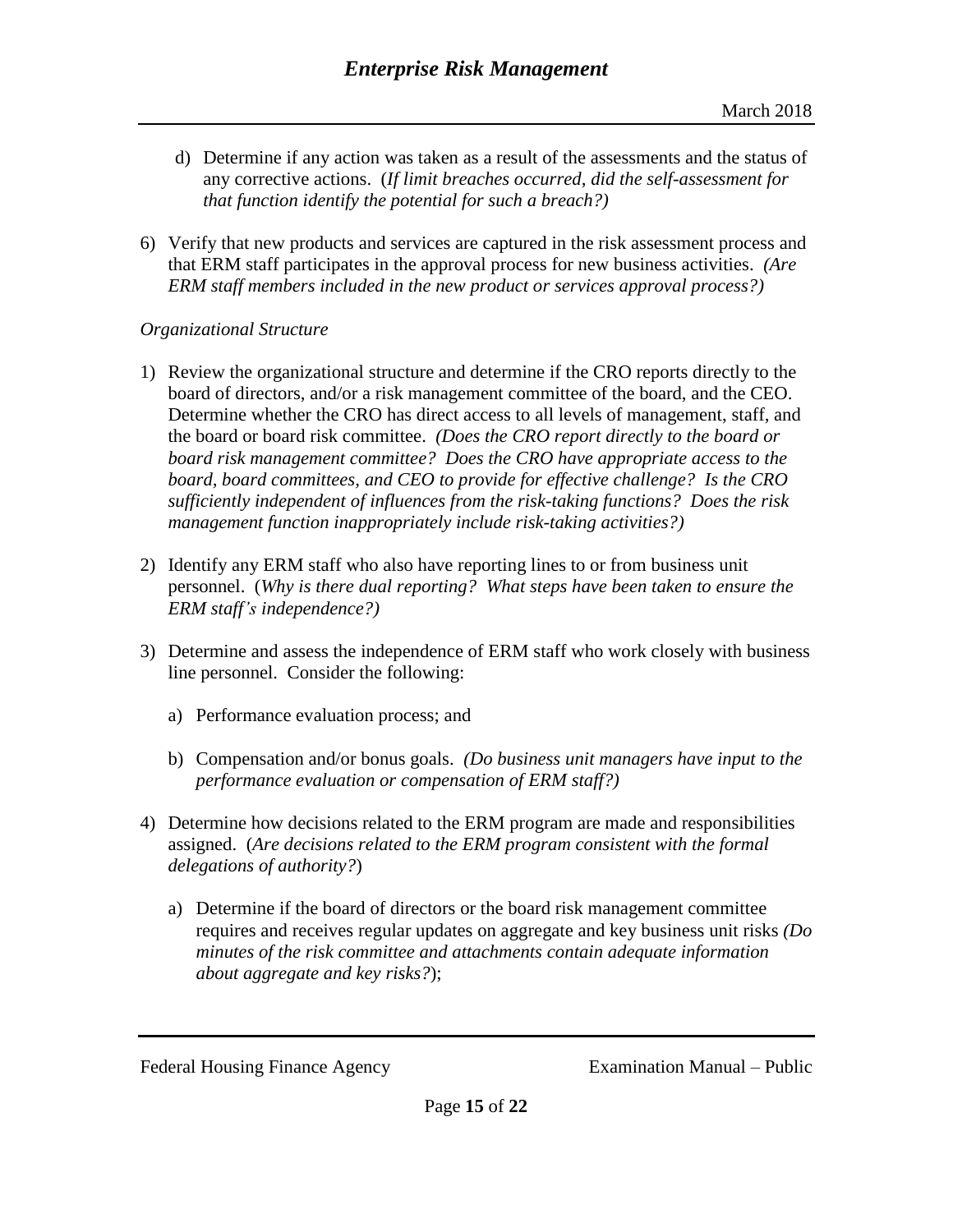- b) Assess the appropriateness of the ERM function's structural organization and delegations of authority;
- c) Assess the timeliness of the information the board of directors receives on changing risk profiles, including new, additional, or emerging risks; and
- d) Assess ERM's human capital and funding resources. Determine if ERM staff have the education, experience, training, and professional certifications to perform their duties and responsibilities effectively. *(Does the ERM staff have sufficient product knowledge? Are the skills of ERM staff aligned with current and emerging risks? Is there a program of continuing education for ERM staff?)*
- 5) Determine the extent to which risk identification, monitoring, and remediation are factored into management performance evaluations.
- 6) Determine how ERM staff maintains contact with business units or operational functions. Consider the following:
	- a) Whether the CRO or other senior ERM staff participate in any senior management risk committee meetings;
	- b) How the ERM staff use business unit self-assessments, and if ERM staff assess whether the conclusions, recommendations, and assigned ratings from these assessments are accurately portrayed in an annual entity-wide risk-based selfassessment report;
	- c) Whether ERM staff are directly placed with business units or with functional areas reporting to the CRO;
	- d) The existence of business-line or functional unit personnel with indirect reporting lines to the CRO; and
	- e) The existence of an independent review process within the risk management function that conducts periodic, or continuous, assessments of business-line or functional unit activities.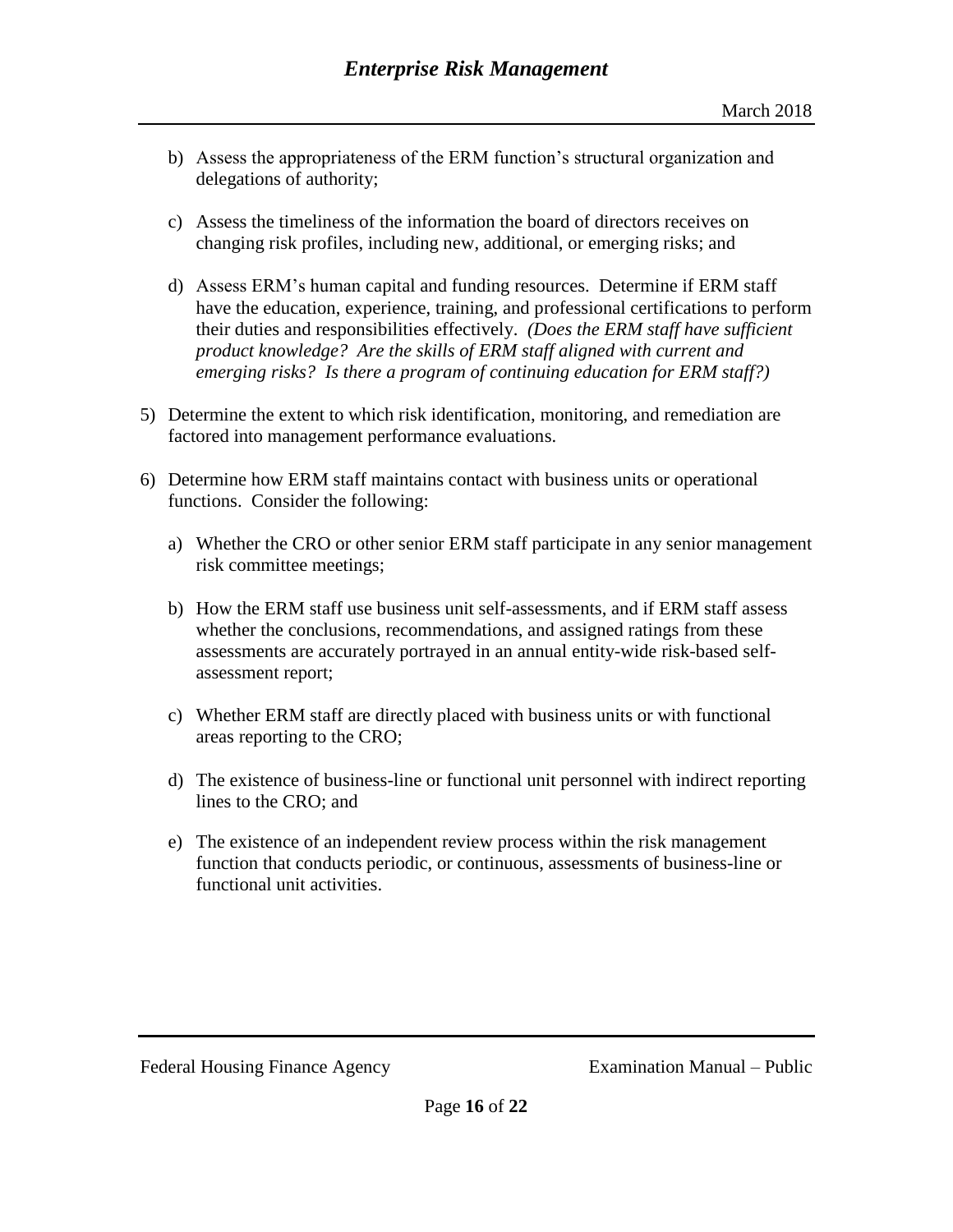#### *Policy and Procedure Development*

- 1) Evaluate the appropriateness of ERM policies in consideration of:
	- a) Whether policies for individual business units are consistent with ERM policies;
	- b) Whether policies include guidance, either explicit or by reference, to procedures on managing and identifying risk and responsibility for establishing risk limits;
	- c) Whether polices related to specific risk areas (*e.g.*, credit risk, market risk, liquidity risk, business, and operational risk) are communicated and enforced across the regulated entity;
	- d) Whether risk metrics are appropriate; and
	- e) Whether ERM policies are periodically reviewed to ensure alignment with the board-approved risk appetite.
- 2) Determine if there are established communication channels among the ERM staff, the board of directors, senior management, and the business units regarding key risk information and risk management processes. *(Is information regarding risks communicated appropriately throughout the institution?)*
- 3) Assess the communication between ERM staff and the board of directors, or board risk management committee, that address the following subjects:
	- a) Adequacy of and compliance with the institution's risk management policies and procedures and suggested changes to risk management policies and procedures;
	- b) Risk appetite and risk limits, including the ERM staff's judgment of the reasonableness of the limits and the consistency of the application of those limits across all business units;
	- c) Management-approved exceptions to risk limits and the ERM staff's judgment concerning those exceptions, including assessment of justification and documentation;
	- d) Instances of the CEO not adhering to, or holding business units accountable for adhering to the ERM program; and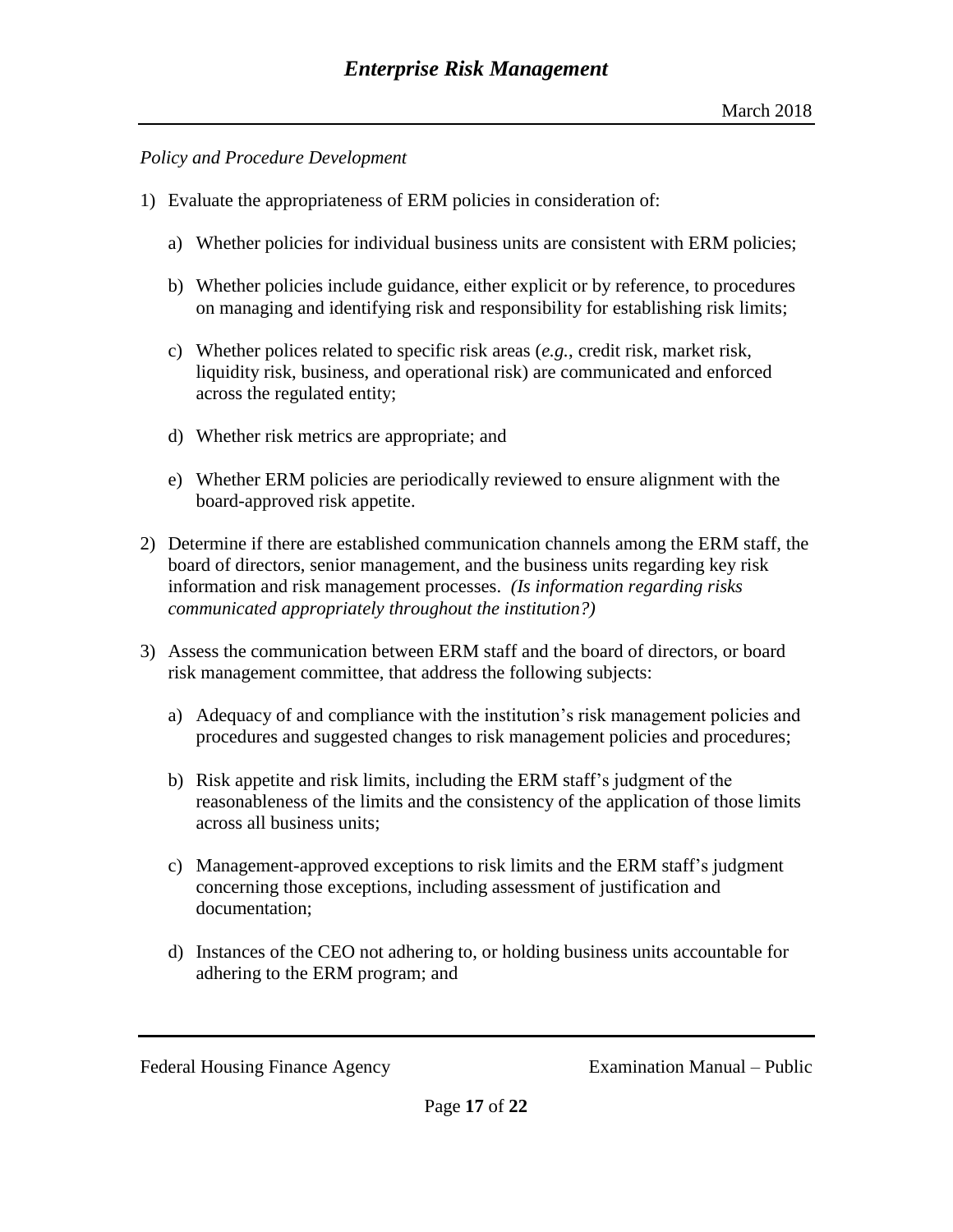- e) Risk-limit breaches and the ERM staff's judgment regarding the identification, impact severity, resolution, and reporting of those breaches. *(Are root cause analyses performed? Are risk limit breaches evaluated for recurrence, severity, and impact on the institution?)*
- 4) Assess the adequacy of the institution's risk analysis and risk measurement tools and techniques. Consider whether:
	- a) Qualitative approaches are used, where appropriate, to measure the effect of risk given different scenarios;
	- b) Risk owners evaluate and provide ERM staff with feedback on the effectiveness of the risk management activities;
	- c) Risk assessment measurements are aligned with the institution's risk appetite and liquidity, capital, or other risk metrics; and
	- d) The risk assessment process stress tests the key assumptions of risk models.
- 5) Review and evaluate the institution's integration of risk management activities into decision-making processes. Consider whether management decisions are based upon limits, risk appetite, and potential effects of risks on strategies, goals, and objectives.
- 6) Evaluate how ERM staff uses the business unit risk-based self-assessments.
- 7) Assess the effectiveness of actions taken by management to correct deficiencies in risk management practices. *(Are corrective actions completed in a timely manner and reported to the board?)*

## *Risk Metrics*

- 1) Review and evaluate the process for establishing and communicating the regulated entity's risk appetite and individual risk limits. Consider the following:
	- a) Processes for establishing liquidity, credit, or other risk limits;
	- b) Scope and thoroughness of risk evaluations; and
	- c) Clarity, timeliness, and completeness of risk reporting to the board of directors.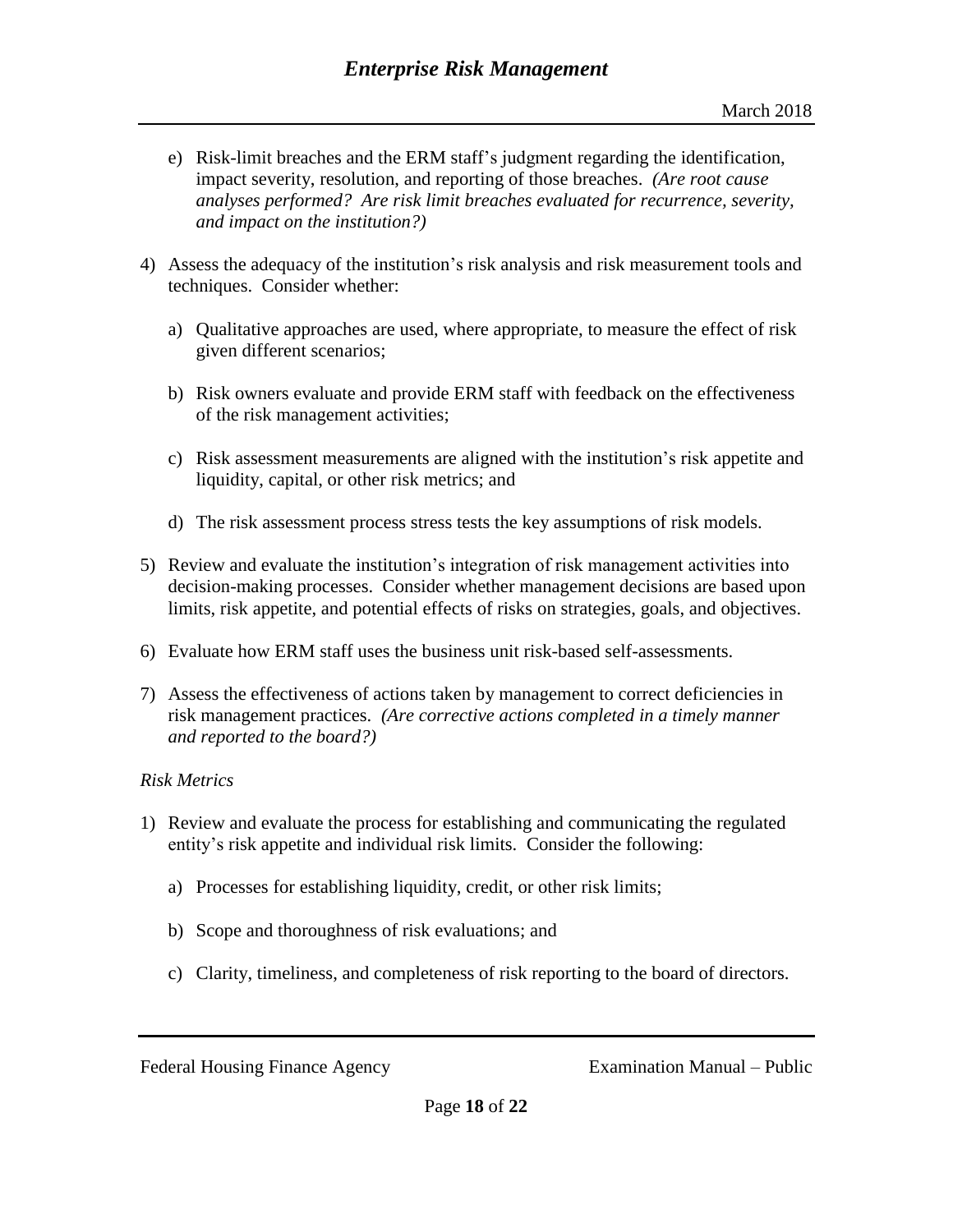*(Are the risk limits appropriately comprehensive? Is the CRO's risk assessment consistent with the business units' risk assessments? If not, have the differences been satisfactorily explained?)*

2) Evaluate management's efforts to establish controls, and implement risk mitigation activities. *(Are risk limits and controls consistent with the risk appetite established by the board?)*

# *Reporting*

- 1) Assess the ERM function's review of the risk reporting practices of the business units and operational functions. Consider both internal documentation practices and reporting to senior management and the board or board risk management committee.
- 2) Review and evaluate the quality and frequency of CRO reports presented to the board of directors or the board risk management committee. Consider whether:
	- a) The board of directors or board risk management committee monitors key risks using specific liquidity, credit, or other risk metrics and standardized reports that evaluate the effectiveness of the institution's risk management strategies, actions, and processes;
	- b) Aggregate risks and risk correlations are measured and reported;
	- c) Emerging risks and breaches of risk limits are reported on a timely basis by both ERM staff and the business unit, and include the ERM staff's assessment of frequency, severity, and impact on the institution; and
	- d) Resolution (or proposed resolution) of risk limit breaches was appropriate and reported on a timely basis.
- 3) Review the minutes of the board of directors and the relevant board risk management committee meetings to determine if the information reported by ERM staff is sufficient for the board of directors to fulfill its oversight obligations and that the information provided to the board of directors is timely, accurate, consistent, and relevant.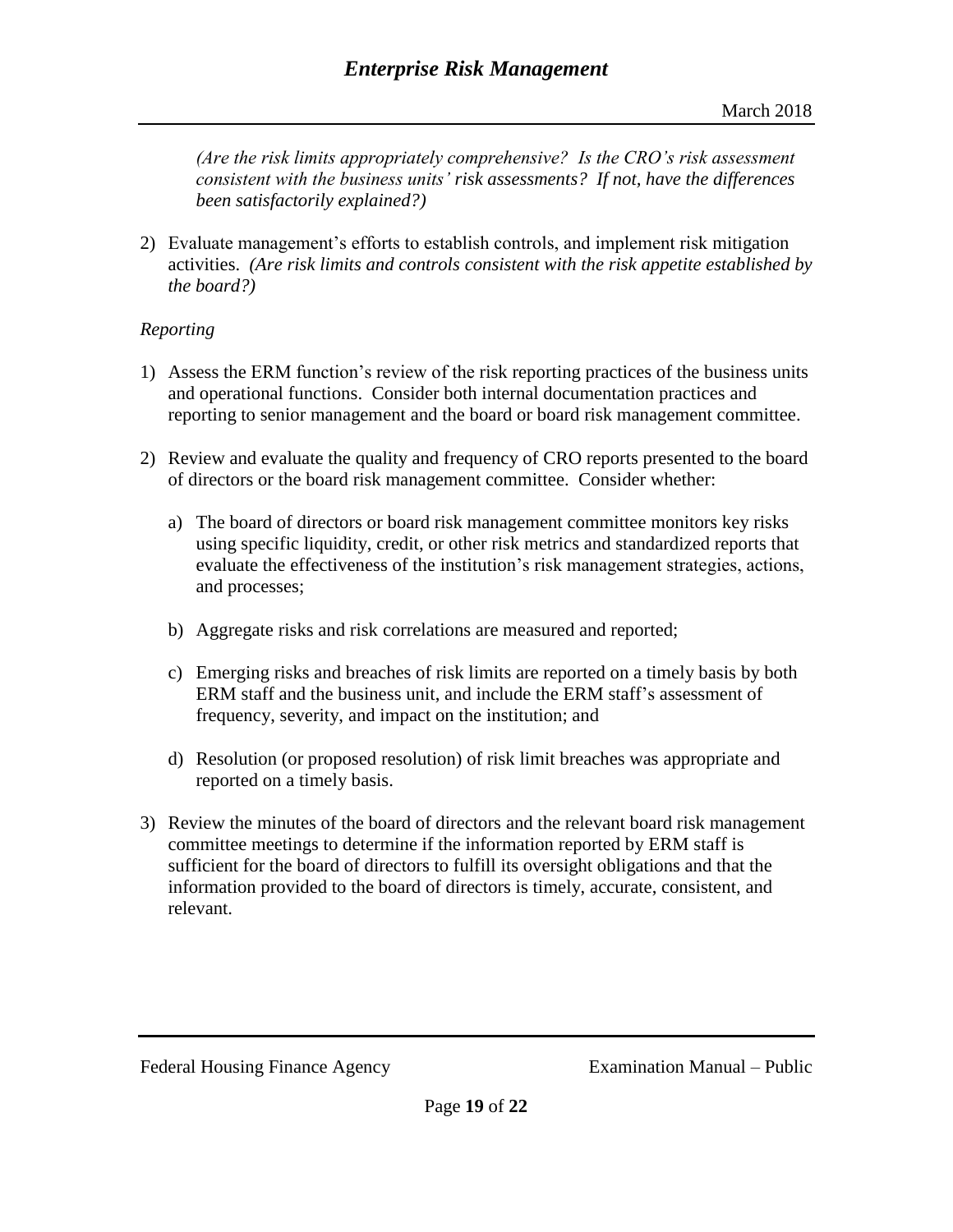#### *Internal/External Audit*

- 1) Determine whether the internal audit function regularly evaluates the ERM function and established risk management processes.
- 2) For internal audits completed on the ERM function since the previous examination, consult with the Office of the Chief Accountant (OCA) regarding any findings about the adequacy of the scope and testing performed by internal audit.
- 3) If there are no prior findings, select internal audits related to ERM and determine whether or not the scope of the audit was adequate and assess the adequacy of workpapers to support findings. (*Does the scope include an assessment of internal policies and procedures? Does the scope include testing of operational processes? Do the workpapers include a clear trail to conclusions? Do the workpapers identify areas for further review?)*
- 4) Coordinate with OCA to determine whether or not the external auditor performed work related to ERM processes and whether or not OCA performed an evaluation of the adequacy of the scope and any testing completed by the external auditor.

## *Information Technology*

- 1) Identify and assess the automated and manual systems and applicable controls for processing and supporting ERM. (*Are authorities and responsibilities clearly defined? Are delegations current? Do information systems provide the information needed to make informed and timely decisions? Are authorized change processes followed as data is acquired from sub-systems?)*
- 2) Determine if the regulated entity has developed and tested a business continuity plan for ERM-related areas. (*Are systems specific to ERM considered in the business continuity plan? Does the regulated entity or have appropriate contingency procedures to ensure ERM processes would continue to operate despite unexpected interruptions?)*

## *Compliance*

1) Evaluate if the regulated entity has appropriate policies and procedures to confirm compliance with applicable laws, rules, regulations, and internal controls. *(What was the underlying cause for any violation or non-adherence? Were proper procedures followed in the event of non-adherence? Has the regulated entity strengthened*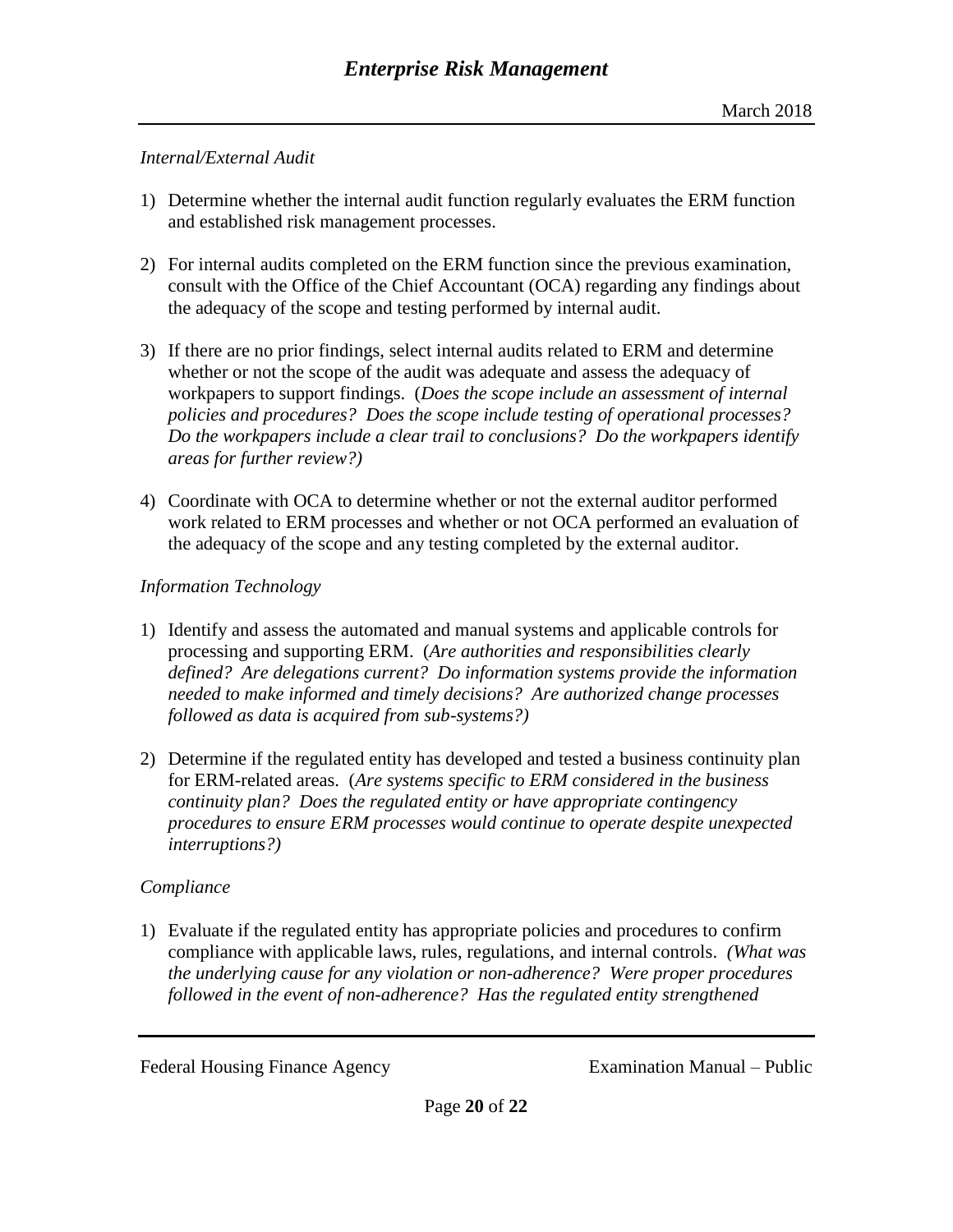*internal controls to prevent recurrence?)*

#### **4. Testing**

- 1) Select a sample of recently completed ERM staff evaluations of business unit riskbased self-assessments and evaluate the adequacy, consistency, and timing of the assessments. *(Do the risk assessments identify major and emerging risks? Does ERM staff work with business unit staff to assist with identifying risks?)*
- *2)* Review the results of the most recent ERM staff recovery plan testing. *(Were the assumptions reasonable, and approved by management? Were the results reported to the board or board committee?)*

# **5. Conclusions**

- 1) Summarize conclusions for all examination work performed, including work performed by other FHFA staff as it relates to the regulated entity's ERM function. Develop a memorandum describing the risks to the regulated entity resulting from the risks related to inadequate or inappropriate risk management. The memorandum should describe the basis of conclusions reached and summarize the analysis completed. Within the memorandum, discuss the types of risk the regulated entity is exposed to; the level of risk exposure; the direction of risk (stable, decreasing, increasing); and the quality of risk management practices (strong, adequate, weak). A memorandum must be prepared irrespective of whether the examiner's assessment is positive or negative.
- 2) Conclude on the responsiveness to previous examination findings. Evaluate the adequacy of the regulated entity's response to previous examination findings and concerns.
- 3) Draft a conclusions letter (for Enterprise examinations) and prepare findings memoranda (for FHLBank or OF examinations), as appropriate. Findings should identify the most significant risks to the regulated entity and the potential impacts to the regulated entity resulting from the concerns identified. Significant findings should describe a specific end result that will resolve the issue. Communicate preliminary conclusions and findings, if applicable, to the EIC. Discuss conclusions and findings, if applicable, with regulated entity personnel to confirm the analysis and findings are free of factual errors.